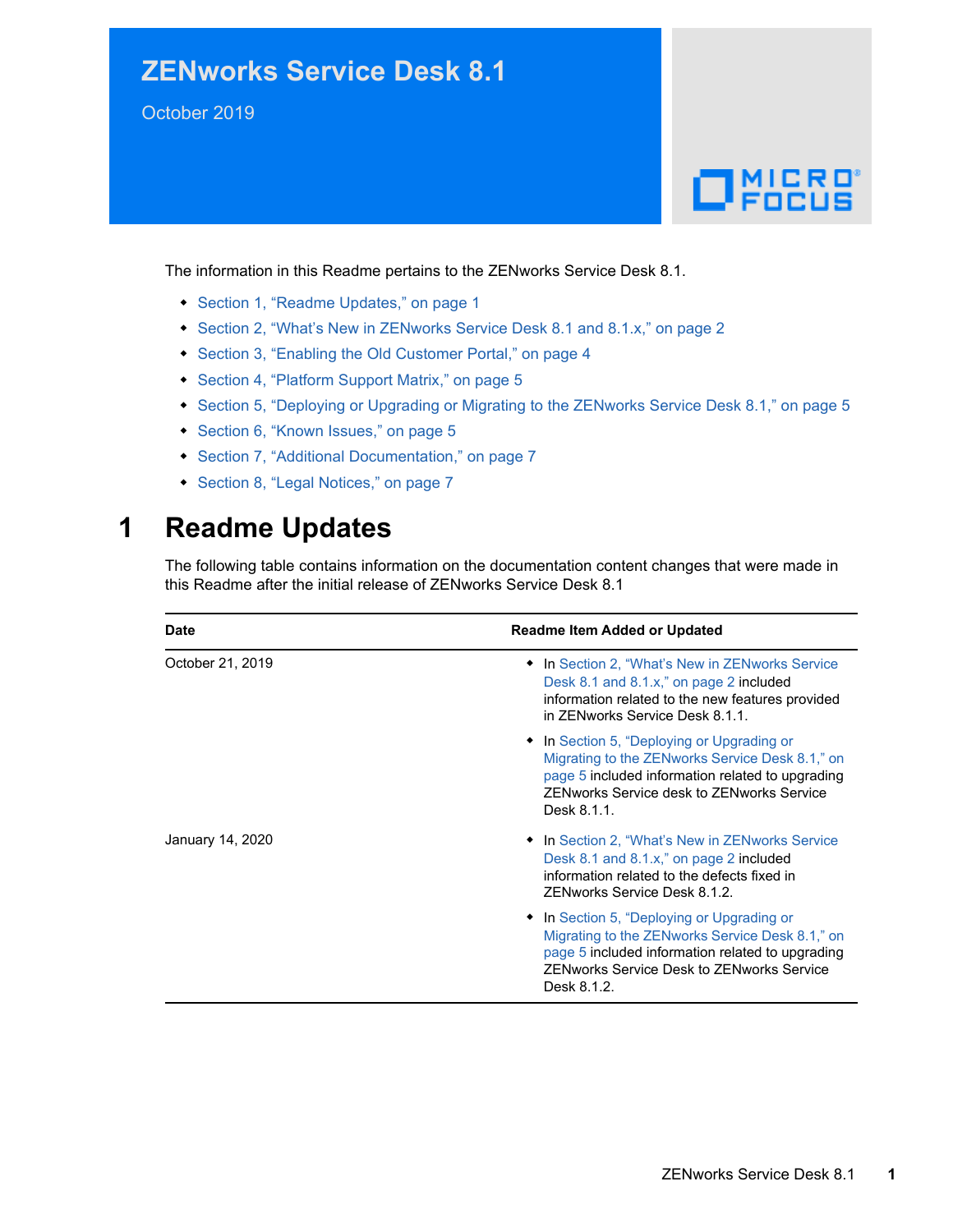## <span id="page-1-0"></span>**2 What's New in ZENworks Service Desk 8.1 and 8.1.x**

This section lists the new features in ZENworks Service Desk 8.1 and 8.1.x releases:

- [Section 2.1, "ZENworks Service Desk 8.1," on page 2](#page-1-1)
- [Section 2.2, "ZENworks Service Desk 8.1.1," on page 3](#page-2-0)
- ◆ [Section 2.3, "ZENworks Service Desk 8.1.2," on page 4](#page-3-1)

#### <span id="page-1-1"></span>**2.1 ZENworks Service Desk 8.1**

The new features in ZENworks Service Desk 8.1 include:

- The traditional customer portal capabilities have been moved to the new, modernized customer portal, this includes:
	- A new customer portal home page dashboard that makes it easy for end users to view things that are most important.
	- Ability to easily open common calls through the use of Quick Calls.
	- Modernized access to the Knowledge Base with improved search capabilities.
	- Improved Survey experience.
	- Ability to view end-user assigned Items and Services in the new customer portal.
	- Outage notification in the Home page.
	- New status that makes it easy for users to see when requests are awaiting inputs or approval.
	- Option to view only the open or active requests.
	- Enhanced list view with advanced filtering, sorting and on-scroll display.
- Extended and simplified information gathering process in a user-friendly way by providing Dynamic Form creation and filling for Quick Calls.
- Customer driven Technician portal enhancements:
	- Enhanced request visibility to Technician with control to restrict the visibility within the Team.
	- Ability to create Service Requests on a Hardware Item
	- Enhanced LDAP import capability with a provision to import users of any role from "Domain Users" group.
	- New canned workflow for Line Manager Approval for Store Items
	- Soft restriction on closing Group Requests.
	- Re-sizable text area in the Technician portal.
	- Auto login to new customer portal, if navigated from old portal.
- Extended integration with ZENworks
	- New store extensions to allow assignments to be made by placing ZENworks devices into ZENworks device groups.
	- New storage extension to facilitate requesting access to OS deployment bundles through the ZENworks Service Desk store.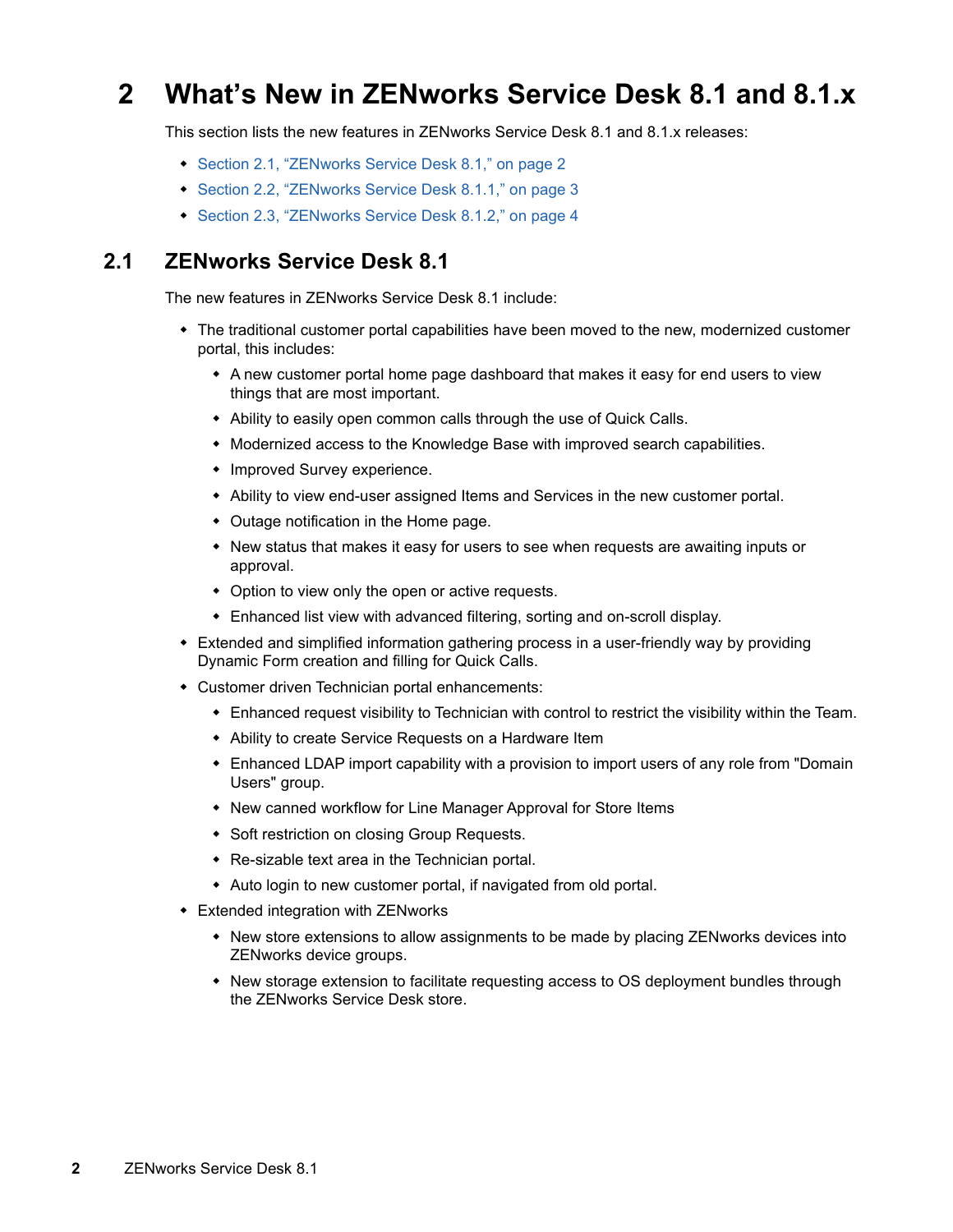### <span id="page-2-0"></span>**2.2 ZENworks Service Desk 8.1.1**

The section includes the new features and defects fixed in ZENworks Service Desk 8.1.1:

- [Section 2.2.1, "New Features in ZENworks Service Desk 8.1.1," on page 3](#page-2-1)
- [Section 2.2.2, "Important Defects Fixed in ZENworks Service Desk 8.1.1," on page 3](#page-2-2)

#### <span id="page-2-1"></span>**2.2.1 New Features in ZENworks Service Desk 8.1.1**

The new features in ZENworks Service Desk 8.1.1 include:

- Enabling Generic Request by introducing new privilege called **Item in Request** to make the item selection optional or hidden from end users, while logging a request.
- The login screen in Customer Portal can be customized to include custom text such as legal information.
- Item search suggestions are now displayed along with the configured identifier, thereby enabling you to easily identify items while creating a request within the Customer Portal.
- Provision to view details of an alert in the Customer Portal.
- Resolving requests in the Customer Portal does not require Note to be added.
- Mobile Device, Documentation and Software can be configured as Service categories.
- In a desktop browser, the table header is frozen in the list view of all pages within the Customer Portal, enabling you to view the column titles while scrolling the page.
- You can now navigate between the auto-suggested search results, displayed in the Search dropdown list within the Customer Portal, by using keyboard.
- View description and item name details in the Quick Call listing page in the Customer Portal.
- Ability to configure maximum size limit for emails with attachments. Default attachment size is restricted to 100 MB.

#### <span id="page-2-2"></span>**2.2.2 Important Defects Fixed in ZENworks Service Desk 8.1.1**

The following defects have been fixed as a part of the ZENworks Service Desk 8.1.1 release:

- Unable to approve or reject requests through emails if the user's locale is different from the default email locale.
- Undeliverable email completely stops email polling.
- Error while clicking on the Search button in the Analysis tab while adding an existing request to a Problem Group.
- The approval badge is displayed even after the request is approved.
- Unable to view the Group Quick Call details in the Customer Portal if the browser locale is not English.
- Attachments are not included when email notifications are sent to the team.
- Client side validation is not working for Group Quick Calls.
- Data entered in Custom Fields gets reverted to the default value when an item is edited and saved.
- Misalignment of dynamic form fields in the Technician Portal.
- Erratic auto-suggested search results while typing item name or selecting item type while logging a request.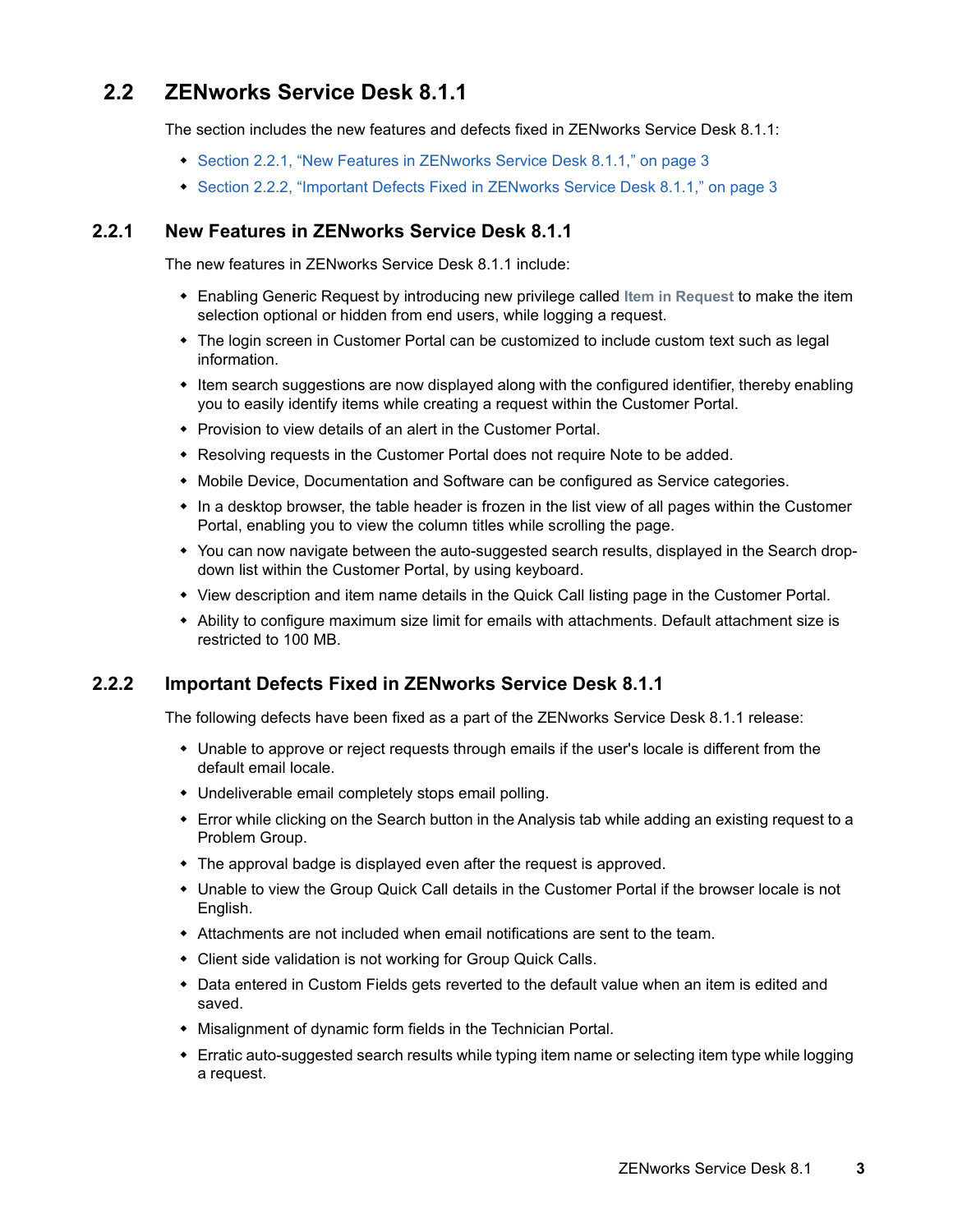#### <span id="page-3-1"></span>**2.3 ZENworks Service Desk 8.1.2**

#### **2.3.1 Important Defects Fixed in ZENworks Service Desk 8.1.2**

Following are some of the important defects that have been fixed as a part of the ZENworks Service Desk 8.1.2 release:

- The ZENworks Service Desk 8.1 or 8.1.1 web interface might randomly become unresponsive.
- The Serviced Customer survey link in an email navigates the customer to a survey of a different closed ticket.
- If the data type is boolean, the Custom Field radio button might be misaligned.
- Unable to import items from ZENworks configured with the Oracle database, if multiple ZENworks schema is available.
- The option to build reports using the Report Builder feature is not available.
- If the Item Type list contains **Assigned** as one of the table column, then an exception is displayed.
- In the Release request, the **Manager** label is misleading.
- Under item ownership, the deleted users are not displayed as deleted.

Along with these defects, some minor defects have been addressed in this release.

## <span id="page-3-0"></span>**3 Enabling the Old Customer Portal**

After migrating to ZENworks Service Desk 8.1, the old customer portal will be disabled. To enable the old Customer portal, perform the following steps:

1. Go to the system.properties file available in the following location:

/opt/novell/servicedesk/server/webapps/LiveTime/WEB-INF/LiveTime.woa/Contents/ Resources

2. Add the following line at the end of the system.properties file:

zsd.useOldCustomerPortal=true

3. Restart the ZENworks Service Desk service.

#### **NOTE**

- By enabling the old customer portal, some of the new features added for the new customer portal in ZENworks Service Desk 8.1 might not work.
- After enabling the old customer portal, in the ZENworks Service Desk Home page, the **Customer** link in the upper-right corner takes you to the old customer portal, if users have the customer role.
- To go to the new customer portal, you can perform any of the following:
	- In the login page, click the **Take me to the new end-user portal** link.
	- Use the following URL:

*https://<zenworks\_service\_desk\_server>/servicedesk/*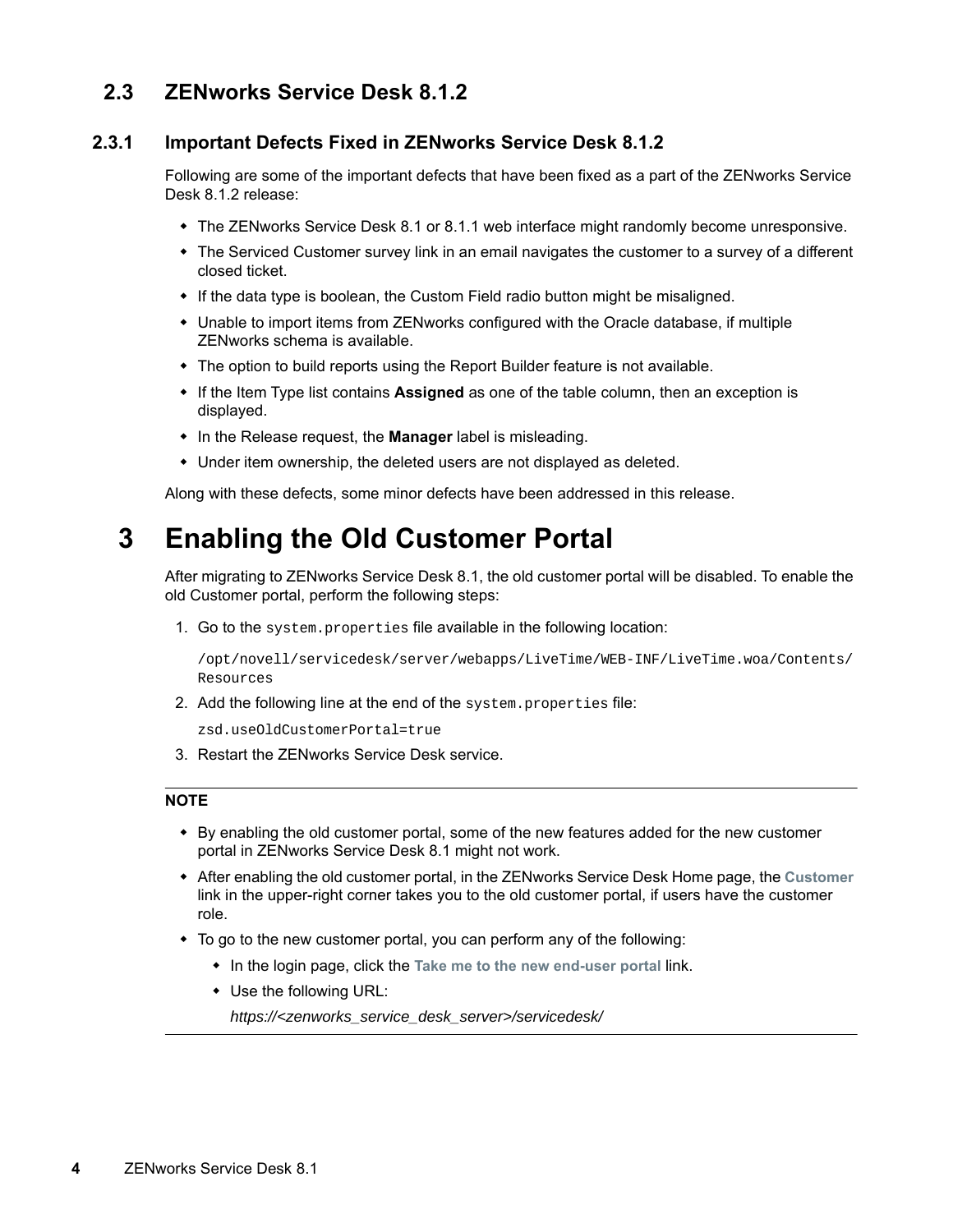# <span id="page-4-2"></span>**4 Platform Support Matrix**

For more information on ZENworks Service Desk 8.1 platform support, see [ZENworks Service Desk](https://www.novell.com/documentation/zenworks-service-desk-81/service_desk_platform_support/data/service_desk_platform_support.html)  [Platform Support Matrix.](https://www.novell.com/documentation/zenworks-service-desk-81/service_desk_platform_support/data/service_desk_platform_support.html)

## <span id="page-4-1"></span>**5 Deploying or Upgrading or Migrating to the ZENworks Service Desk 8.1**

Refer to the following sections to understand which installation process is appropriate for your current environment:

 **New Installation:** If ZENworks Service Desk Appliance is not installed, you need to perform a new installation.

For more information on performing the new installation, see [Deploying the Appliance](https://www.novell.com/documentation/servicedesk-75/pdfdoc/service_desk_appliance/service_desk_appliance.pdf#bb1nakx) in the [Service Desk Appliance Deployment and Administration Reference.](https://www.novell.com/documentation/servicedesk-75/pdfdoc/service_desk_appliance/service_desk_appliance.pdf#bookinfo)

 **Upgrade or Migrate:** If ZENworks Service Desk Appliance is already installed, you need to upgrade or migrate to the latest version.

For more information on migrating ZENworks Appliance to the latest version, see [Migrating the](https://www.novell.com/documentation/servicedesk-75/pdfdoc/service_desk_appliance/service_desk_appliance.pdf#byn6iwd)  Appliance in the [Service Desk Appliance Deployment and Administration Reference.](https://www.novell.com/documentation/servicedesk-75/pdfdoc/service_desk_appliance/service_desk_appliance.pdf#bookinfo)

## **5.1 Upgrading to ZENworks Service Desk 8.1.2**

ZENworks Service Desk 8.1.2 is available only through Online Update. Based on your current version of ZENworks Service Desk, refer to the following points to upgrade to ZENworks Service Desk 8.1.2:

- If you are using ZENworks Service Desk 7.5, then you can directly upgrade to ZENworks Service Desk 8.1.2 using Online Product Upgrade Channel. For more information, see [Migrating](https://www.novell.com/documentation/servicedesk-75/pdfdoc/service_desk_appliance/service_desk_appliance.pdf#t47xbv0figlg)  to ZENworks Service Desk 8.1.2 through the Online Product Upgrade Channel
- If you are using ZENworks Service Desk 8.0, then you can directly upgrade to ZENworks Service Desk 8.1.2 using Online Product Upgrade Channel. For more information, see [Migrating](https://www.novell.com/documentation/servicedesk-75/pdfdoc/service_desk_appliance/service_desk_appliance.pdf#t4a1awer8juf)  to ZENworks Service Desk 8.1.2 through the Online Product Upgrade Channel
- If you are using ZENworks Service Desk 8.1, then ZENworks Service Desk 8.1.2 will be available through Online Update. For more information, see [Migrating from ZENworks Service](https://www.novell.com/documentation/servicedesk-75/pdfdoc/service_desk_appliance/service_desk_appliance.pdf#t4ar2kky41vh)  Desk 8.1/8.1.1 to ZENworks Service Desk 8.1.2.
- If you have already deployed 8.1.1, then ZENworks Service Desk 8.1.2 will be available through Online Update. For more information, see [Migrating from ZENworks Service Desk 8.1/8.1.1 to](https://www.novell.com/documentation/servicedesk-75/pdfdoc/service_desk_appliance/service_desk_appliance.pdf#t4ar2kky41vh)  ZENworks Service Desk 8.1.2.

## <span id="page-4-0"></span>**6 Known Issues**

This section displays the list of known issues in the ZENworks Service Desk 8.1/8.1.2.

#### **6.1 Remote Management does not work with ZENworks 2017 Update 4**

The Remote Management feature does not work with ZENworks 2017 Update 4.

Workaround: None. Contact Micro Focus Customer Center to obtain a patch that should be applied on the ZENworks 2017 Update 4 Primary Servers.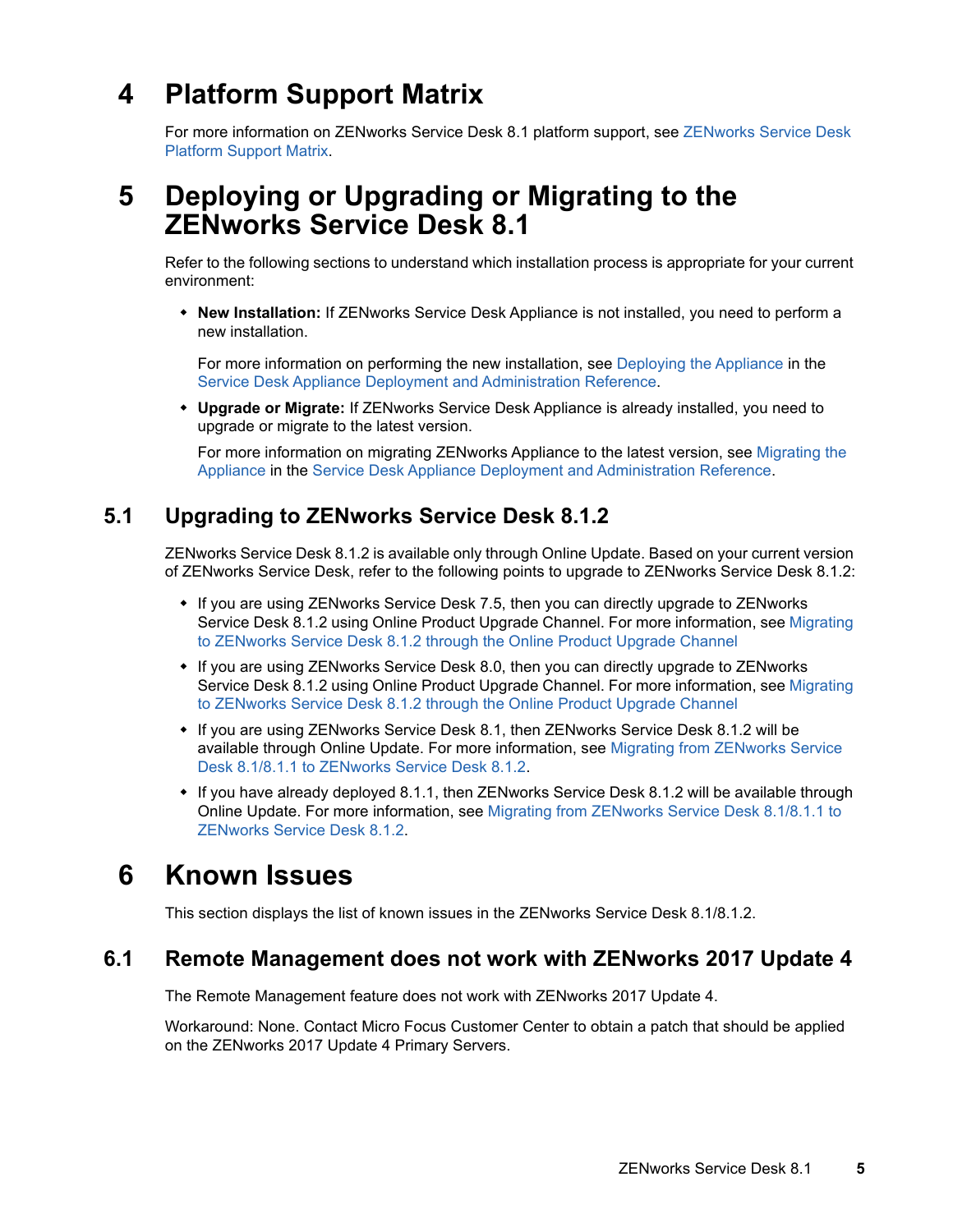## **6.2 Unable to paste images in the TinyMCE editor using Microsoft Edge, Chrome and Internet Explorer**

While adding a content in rich text editor box, unable to paste an image that is available in the system.

Workaround: Try with a supported browser such as Mozilla Firefox.

## **6.3 An application exception might be displayed, if you save the database or license configuration**

During installation or upgrade, if you save the database or license configuration, in the login page, java.lang.reflect.InvocationException or java.lang.NullpointerException might be displayed.

Workaround: Restart the Service Desk service. Ensure that the database is up and running and that there are no connection issues between database and ZENworks Service Desk appliance

### **6.4 If the default store team is edited, the enable queue error message might be displayed**

If the default store team is edited, then the enable queue error message might be displayed.

Workaround: In the **Team Information** tab (**Users** > **Teams** > **Default Store Team** > **Team Information** > **Information**), swap the store user with a different username.

### **6.5 Email attached using drag and drop in GroupWise and sent to ZENworks Service Desk will not be added as a note to the request**

In ZENworks Service Desk, if you drag and drop an email as attachment in the GroupWise client, then the attachment content will not be added as a note to the request instead it will be added as an attachment.

Solution: In the GroupWise client, use the **Forward as Attachment** option instead of drag and drop.

## **6.6 If ZENworks is configured with the Microsoft SQL Server Database, AMIE and ZENworks AMIE import might fail**

AMIE and ZENworks AMIE import fails when ZENworks is configured with the MS SQL Server and the database name has the special character, hyphen '-'

Workaround: None.

## **6.7 A horizontal bar might be displayed in Description or Note**

If <pre> tag is present in the content of the request description or note, then a horizontal bar might be displayed.

Workaround: If possible, remove the <pre> tag and retry.